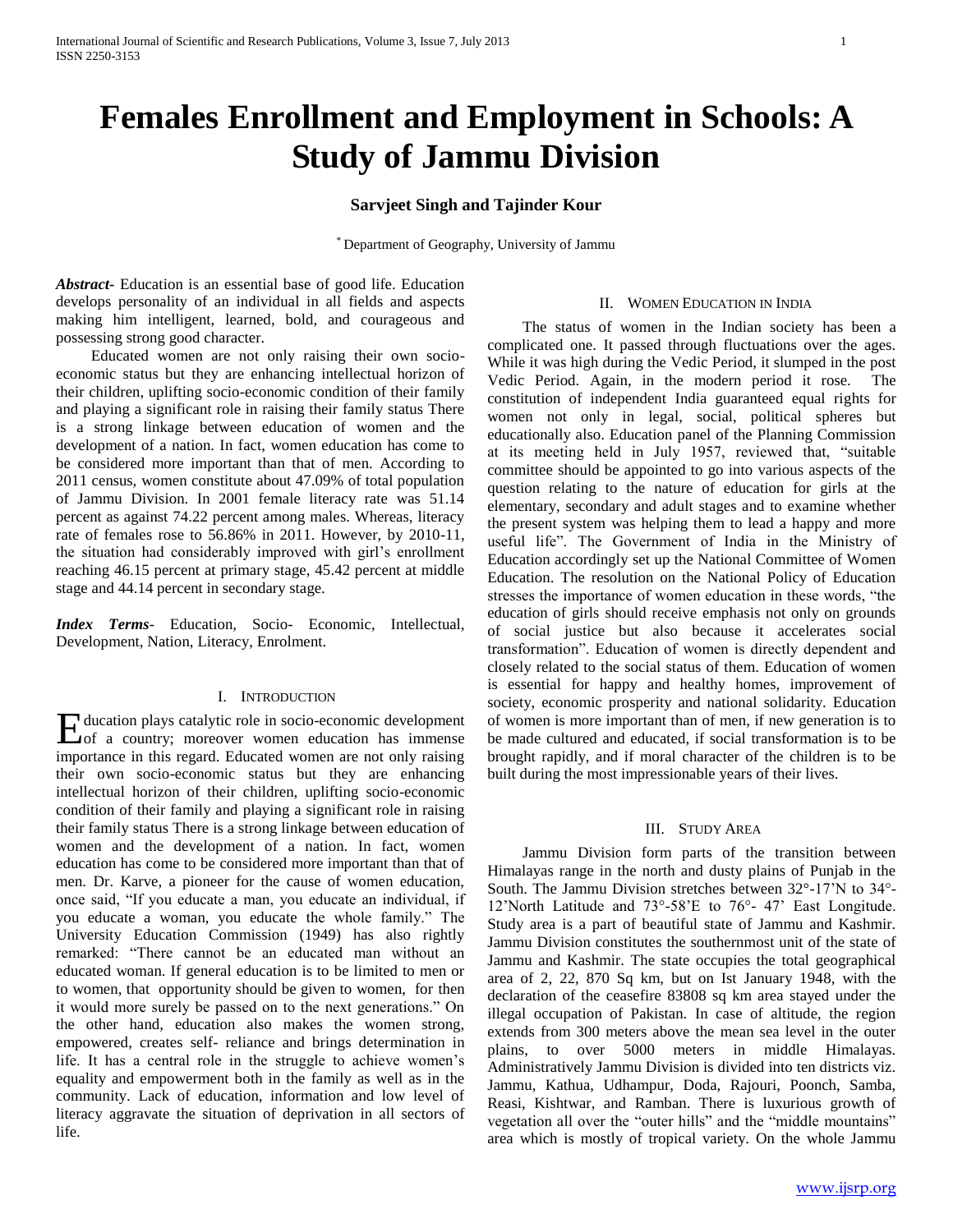Division present an intricate mosaic of mountain ranges and hills characterized with river terraces, valleys and gorges.



**Source**: Jammu and Kashmir, Census of India, 2011.

#### IV. OBJECTIVES

The following are the specific objectives of the paper:

- To study the gap between the literacy rates of males and females in Jammu Division.
- To estimate the growth of enrollment of girls vis-à-vis boys in primary, middle and secondary education in Jammu Division.
- To examine the increase in the number of women teachers employed in primary, middle and secondary schools.

# V. DATA BASE

 The present study is mainly based on secondary data. Secondary data has been collected from the published record of various departments and other sources. Secondary data related to the enrollment of students by sex in primary, middle and secondary stage and the number of teachers by sex working in primary, middle and secondary schools in Jammu Division are obtained from the Directorate of Economics and Statistical Department, Government of Jammu and Kashmir. The districtwise literacy data are taken from the census publication.

## VI. PROGRESS OF FEMALE LITERACY RATE

 According to 2011 census, women constitute about 47.09% of total population of Jammu Division. In the field of education these disparities between males and females are still larger. Table (1) shows the gap between the literacy rate of males and females. In 2001 female literacy rate was 51.14 percent as against 74.22 percent among males. The disparity index (ratio of male literacy rate to female literacy rate) in 2001 was 1.45. The literacy rate of females rose to 56.86 percent; on the other hand rate for males increased to 79.42 percent. In 2011, the disparity index is 1.39.

#### **Table (1): Gender Wise Literacy Rates in Jammu Division**

| S.No. | Year | Male<br>literacy rate | Female<br>literacy rate | Disparity<br>Index |
|-------|------|-----------------------|-------------------------|--------------------|
|       | 2001 | 74.22                 | 51.14                   | 1.45               |
|       | 2011 | 79.42                 | 56.86                   | 1.39               |

**Source:** Jammu and Kashmir, Census of India, 2011.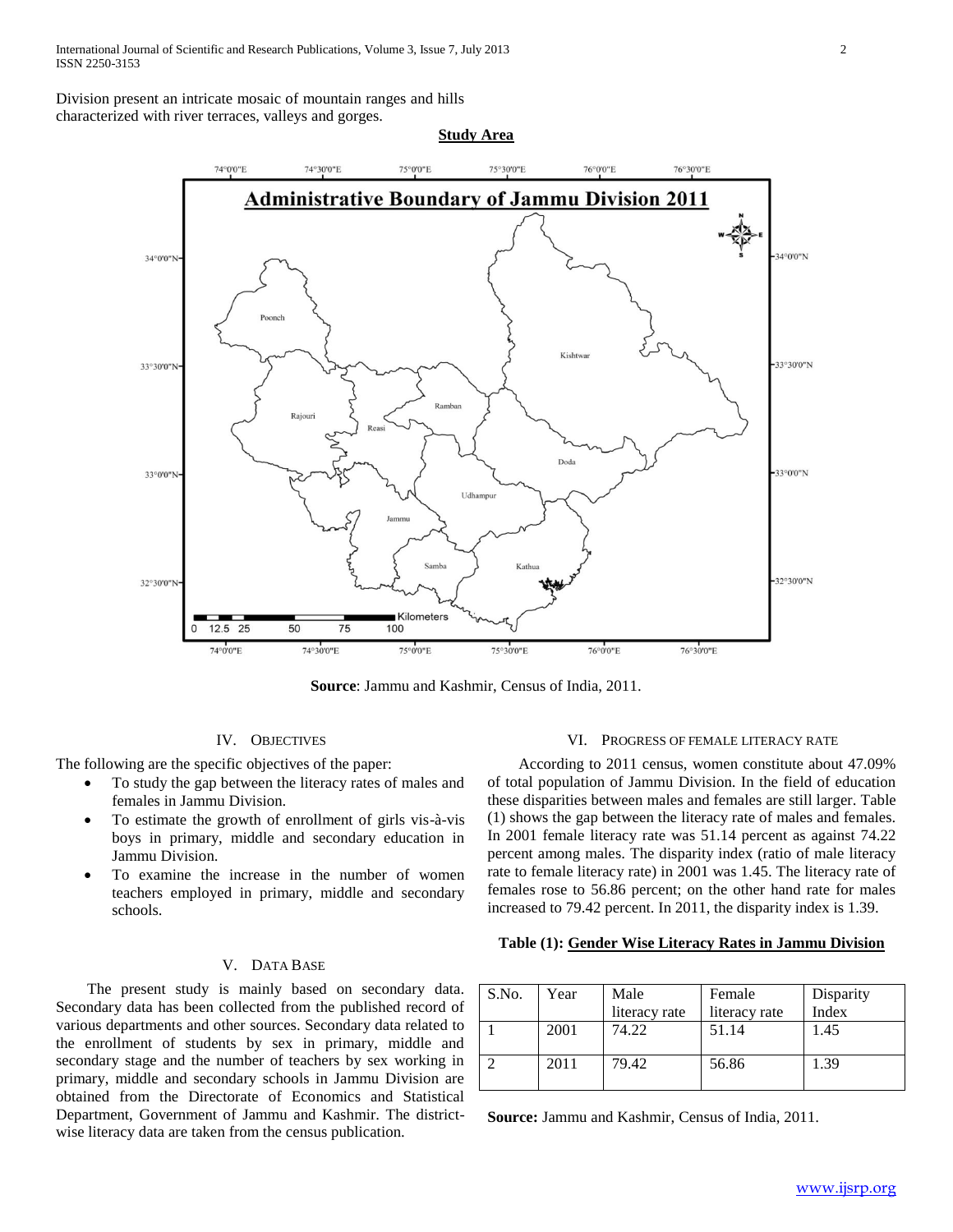| <b>Districts</b> | Year     |          |           |                  |                 |           |  |
|------------------|----------|----------|-----------|------------------|-----------------|-----------|--|
|                  | 2001     |          |           | 2011             |                 |           |  |
|                  | Male     | Female   | Disparity | Male<br>Literacy | Female Literacy | Disparity |  |
|                  | Literacy | Literacy | Index     | Rate             | Rate            | Index     |  |
|                  | Rate     | Rate     |           |                  |                 |           |  |
| Jammu            | 84.79    | 69.26    | 1.22      | 89.77            | 77.41           | 1.15      |  |
| Samba            | 82.65    | 64.50    | 1.28      | 89.76            | 74.39           | 1.20      |  |
| Kathua           | 75.02    | 53.55    | 1.40      | 81.40            | 64.58           | 1.26      |  |
| Udhampur         | 71.21    | 45.08    | 1.57      | 79.93            | 58.22           | 1.37      |  |
| Reasi            | 49.86    | 35.57    | 1.40      | 69.93            | 47.55           | 1.47      |  |
| Ramban           | 59.51    | 24.21    | 2.45      | 71.97            | 40.04           | 1.79      |  |
| Kishtwar         | 57.17    | 27.74    | 2.06      | 71.75            | 44.13           | 1.62      |  |
| Doda             | 70.60    | 34.69    | 2.03      | 80.36            | 50.34           | 1.59      |  |
| Rajouri          | 69.76    | 44.51    | 1.56      | 78.38            | 57.20           | 1.37      |  |
| Poonch           | 65.04    | 35.96    | 1.80      | 81.04            | 54.80           | 1.47      |  |

**Table (2): District Wise Literacy Rate in Jammu Division**

**Source:** Jammu and Kashmir, Census of India, 2011.

 Table (2) shows district wise literacy rate in Jammu Division. This table clearly shows that the literacy rate among females has increased at a faster rate than among males. In 2001, the disparity index of Jammu district was lowest i.e. 1.22 among all the districts of Jammu Division, on the other hand, highest disparity index was in Ramban district. By 2011, the situation

had considerably improved. In 2011, again Jammu district had lowest disparity index .i.e. 1.15 and again Ramban district had highest disparity index i.e. 1.79 respectively. This table clearly shows the decreasing trend of disparity index among all the districts of Jammu Division from 2001 to 2011.

|  | Table (3): Year-Wise percentage of Girls Enrolment to Total Enrolment by Stages in Jammu Division |  |  |  |  |
|--|---------------------------------------------------------------------------------------------------|--|--|--|--|
|  |                                                                                                   |  |  |  |  |

| S.No.          | Year    | <b>Primary Stage</b><br>$(I - V)$ | Middle Stage<br>$(VI - VIII)$ | <b>Secondary Stage</b><br>$(IX - XII)$ |
|----------------|---------|-----------------------------------|-------------------------------|----------------------------------------|
|                | 1995-96 | 42.24                             | 37.80                         | 41.96                                  |
| 2              | 2000-01 | 44.40                             | 43.77                         | 43.02                                  |
| 3              | 2005-06 | 45.11                             | 42.91                         | 43.85                                  |
| $\overline{4}$ | 2010-11 | 46.15                             | 45.42                         | 44.14                                  |

**Source:** Regional Digest of Statistics 2010-2011(Jammu Division)



**Source**: Prepared on the basis of above table.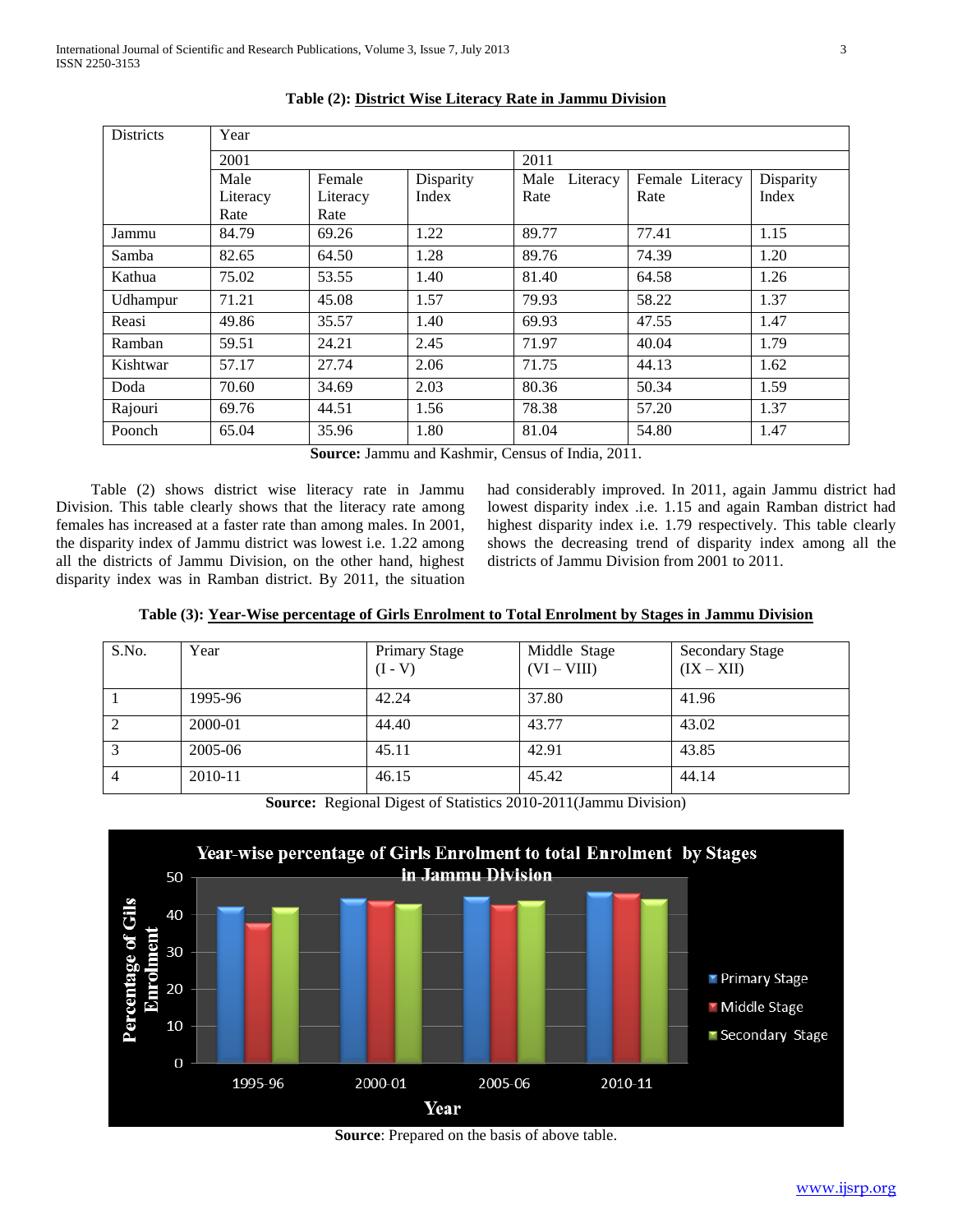Table (3) shows the progress of girl's enrollment in Primary, middle and secondary stages. In 1995-96, the enrollment of girls was 42.24 percent at Primary stage, 37.80 percent at middle stage and 41.96 percent at secondary stage. By 2010-11, the situation had considerably improved with girl's enrollment reaching 46.15 percent at primary stage, 45.42 percent at middle stage and 44.14 percent in secondary stage. This table clearly shows that the enrollment of girls has increased at a faster rate than that of boys at primary, middle and also secondary stage.

# **Progress of Female Teachers in Different Stages of School Education in Jammu Division**

 Table (4) shows the percentage of female teachers to total teachers in primary, middle and secondary schools. The female teachers constitute only 41.03 percent in primary schools, 48.31 percent in middle schools and 35.23 percent in secondary schools in 1995-96. By 2005-06, these figures rose to 45.43 percent in primary schools, 55.18 percent in middle schools and 43.46 percent in secondary schools. This increase in number of female teachers is a healthy sign towards gender equality.

|  |  | Table (4): Percentage of Female Teachers to Total Teachers by Type of Schools in Jammu Division |  |
|--|--|-------------------------------------------------------------------------------------------------|--|
|  |  |                                                                                                 |  |

| S.No. | Year    | Type of Schools |                |                   |  |  |
|-------|---------|-----------------|----------------|-------------------|--|--|
|       |         | Primary Schools | Middle Schools | Secondary Schools |  |  |
|       | 1995-96 | 41.03           | 48.31          | 35.23             |  |  |
|       | 2000-01 | 42.53           | 40.75          | 37.95             |  |  |
|       | 2005-06 | 45.43           | 55.18          | 43.46             |  |  |
| 4     | 2010-11 | 44.58           | 46.09          | 49.39             |  |  |

**Source:** Regional Digest of Statistics 2010-2011(Jammu Division)



**Source**: Prepared on the basis of above table.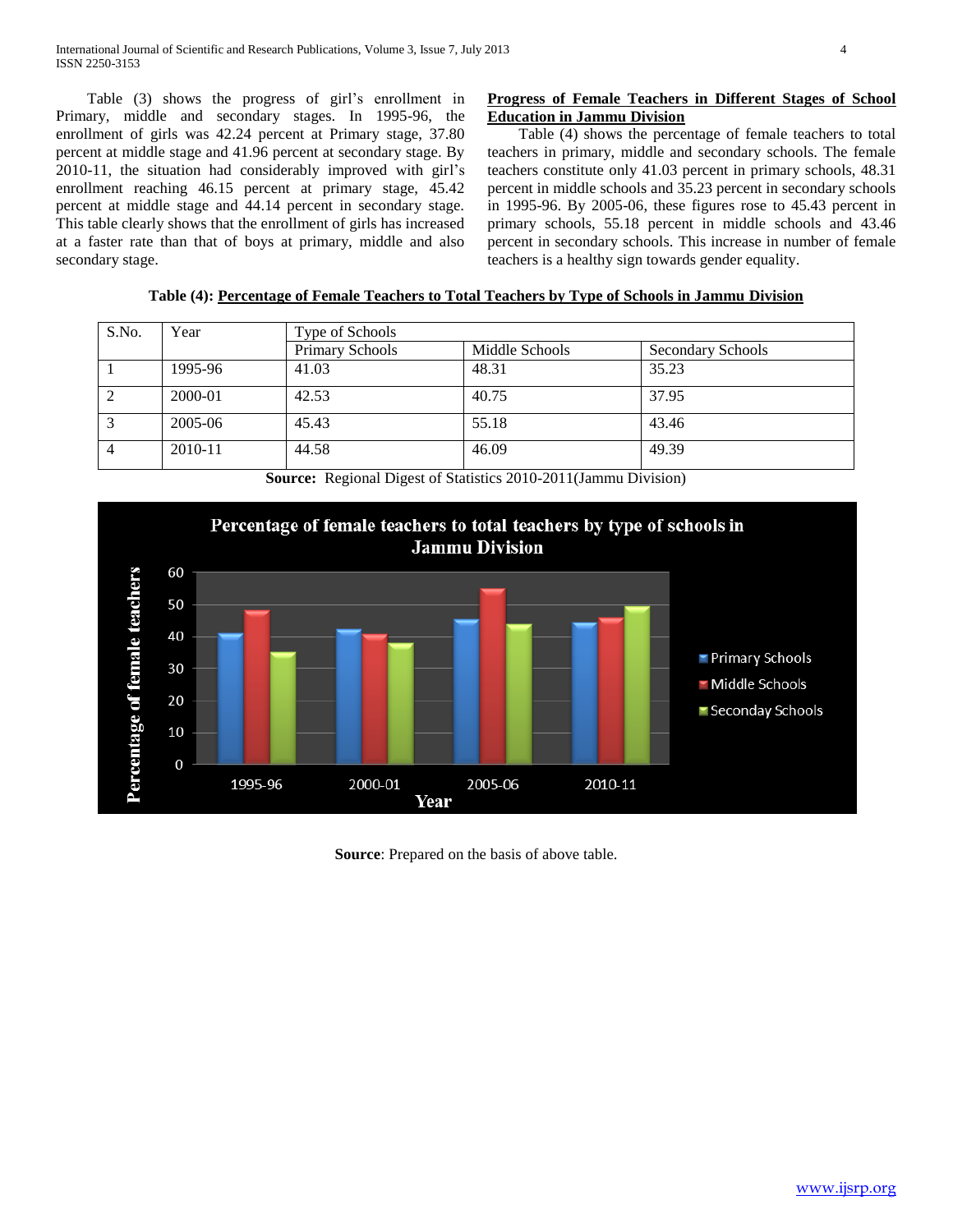| <b>Districts</b> | <b>Post Graduate</b> | <b>Graduate</b> | <b>Under Graduate</b> | <b>Total</b> |
|------------------|----------------------|-----------------|-----------------------|--------------|
| Jammu            | 70                   | 68.8            | 59.77                 | 68.67        |
| Samba            | 52.2                 | 51.14           | 49.41                 | 50.56        |
| Kathua           | 41.62                | 44.84           | 52.80                 | 46.76        |
| Udhampur         | 32.25                | 50.55           | Not available         | 49.19        |
| Reasi            | 39.93                | 47.51           | 35.68                 | 39.08        |
| Doda             | 29.76                | 41.08           | 27.29                 | 34.69        |
| Ramban           | 19.5                 | 22.05           | 37.34                 | 26.92        |
| Kishtwar         | 60                   | 42.08           | 41.79                 | 45.3         |
| Rajouri          | 47.2                 | 41.32           | 47.10                 | 44.81        |
| Poonch           | 28.16                | 36.63           | 43.61                 | 35.53        |
| Total            | 45.60                | 50.51           | 44.60                 | 47.69        |

**Table (5): Percentage of Qualification Wise number of Trained Female Teachers to Total Teachers in all Schools of Jammu Division**

**Source:** Regional Digest of Statistics 2010-2011(Jammu Division)



**Source**: Prepared on the basis of above table.

 Table (5) shows the percentage of qualification wise number of trained female teachers to total teachers in all schools of Jammu Division (2010-2011). This table clearly shows that number of trained female teachers to total teachers is maximum in Jammu District i.e. 68.67% followed by Samba (50.56%), Udhampur(49.19%), Kathua(46.76%), Kishtwar(45.33%), Rajouri(44.81%), Reasi(39.08%), whereas Ramban district has

lowest number of Trained Female teachers i.e. 26.92%. This table also clearly indicates that 45.60% of trained female teachers in Jammu Division are Post Graduate, 50.51% are Graduate and 44.60% are Under Graduate.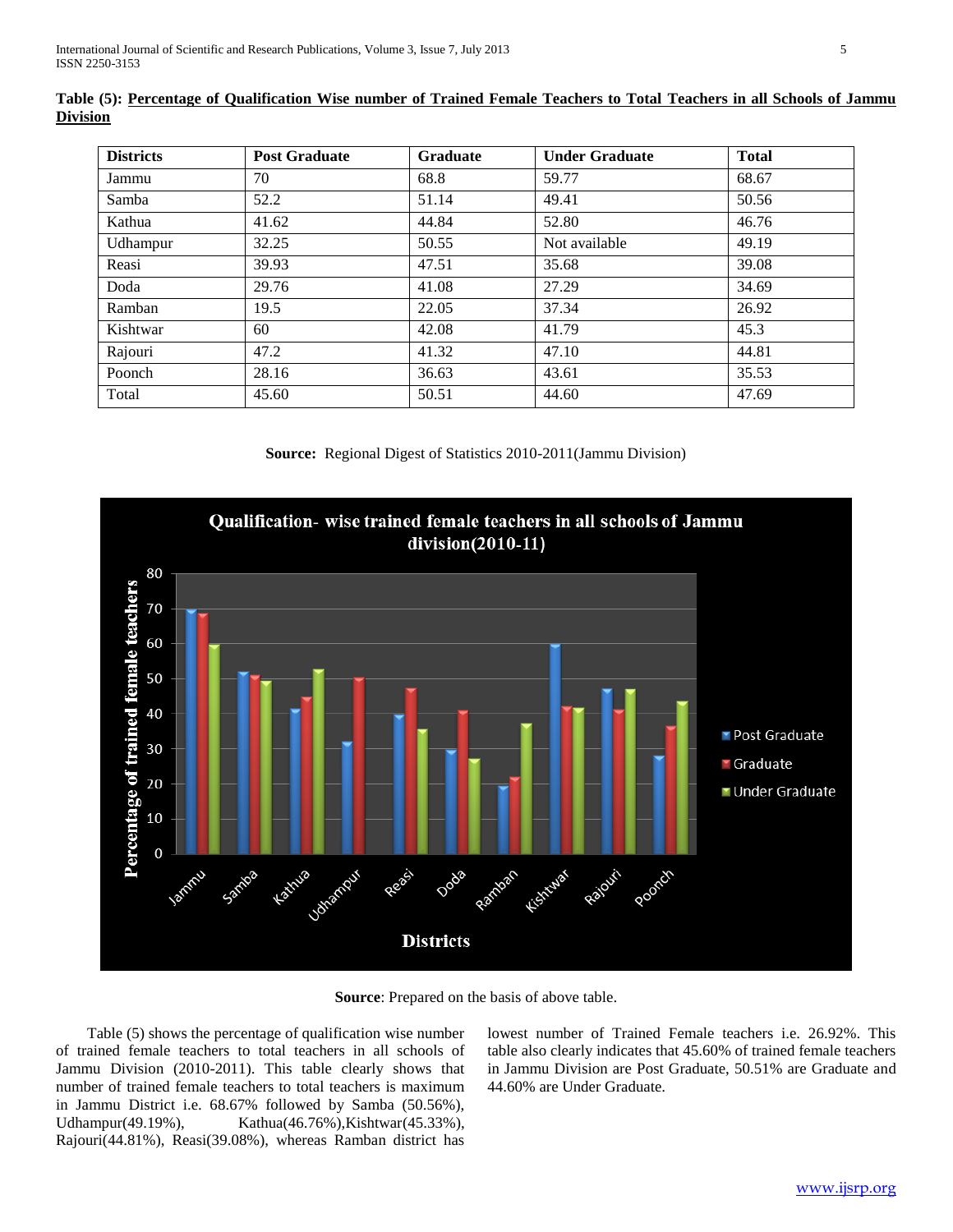#### VII. PROBLEMS OF GIRL'S EDUCATION

 There are certain factors, which hamper the progress of girl's education at the school level. Some of these are given below:

- The foremost problem is a social one. Though a large proportion of parents have accepted the need for education of their daughters yet, the subordinate status of a daughter in comparison to a son in the family leads to the disparity in education of boys and girls. The discriminatory attitude stems from the fact that in Indian families, girls are expected to assume responsibility for house work at a relatively early age. Ordinarily, a girl is expected to help her mother in the household chores as well as looking after the younger siblings.
- Illiteracy among mothers is another problem. Jawaharlal Nehru had once said that when we educate a boy we educate a boy we educate a single individual, but when we educate a girl we educate a family.
- The economic dependence of women on men (husbands or fathers) is a great barrier threatening their self respect. This dominance of male members of the family over female members can also be explained in terms of economic dependence. Attempts have to be made to educate girls in such a way that they become economically independent. This will lead to an overall improvement of their quality of life.
- Child marriage is another problem. Even as child marriage remains a legal offence, it continues to be prevalent in the study area. This is a great problem affecting the education of girls adversely.

# VIII. FOCUS ON EDUCATION OF WOMEN IN  $11^{TH}$  FIVE YEAR PLAN

The main goal of the  $11<sup>th</sup>$  five year plan is to achieve universal primary education at primary level and empower women by eliminating gender disparity at all levels of education. The government of India and the state government in this Endeavour have focused on women's education in the development plan over the years. Some of the ongoing initiatives in the state which shall spill over to  $12<sup>th</sup>$  five year plan are:

- Sarva Shiksha Abhiyan (SSA), a flagship programme, is being implemented in the state for improvement in Gross Enrolment ratio apart from UEE and Universal retention.
- National Programme foe education of girls at elementary level (NPEGEL) aimed at to enhance education of girls by providing need based incentives like stationary, books, uniforms etc to the girl student. 287 girl's middle schools have been developed under NPEGEL in the state.
- Kishori Shakti Yojna (KSY) aims at addressing the needs of self development, nutrition and health status, literacy, numerical skills and vocational skills of adolescent girls in the age group of 11-18 years.
- Pre-metric scholarship by state government is provided to girls to enhance their level of literacy

and to reduce burden on the parents for sustained education.

## IX. BROAD SOCIAL BENEFITS OF EDUCATING GIRLS

 The broad social benefits of educating girls include the following:

- Children of more educated mothers tend to be better nourished and suffer less from illness. A young woman's lack of schooling has a profound effect on the lines of her children. In Indonesia, the children of women with no formal schooling are almost three times more likely to die than those born to women with secondary education.
- Children and particularly daughters of more educated mothers are more educated mothers are more likely to educated themselves and become literate. That women might have the chance of a healthier and happier life should be the reason enough for promoting a girl's education. An educated woman has the skills, information and self confidence that she needs to become a better parent and citizen.
- The more years of education women have, the fewer children they tend to have. Cross country studies show that an extra year of schooling for girls reduces fertility rates by 5 to 10 percentage. And the children of an educated mother are more likely to survive. In India, for example, the infant mortality rate of babies whose mothers have received primary education is half of children whose mothers are illiterate.
- Educated women are less likely to die in child-birth as educated mother acquires the knowledge about the importance of planning pregnancies
- Girl's education is the assured route of women's economic empowerment, thus freeing her from dependence on her husband, father and brother. Earning money elevates a women's self esteem and her standing in her home and community. It can also propel a woman out of destructive relationship or encourage her to change its terms.

## X. CONCLUSION

 Education is the most crucial input for empowering women with skills and knowledge and giving them access to productive employment in future besides raising the literacy level of the women. Considering this, a lot has been done for spread of education in Jammu Division and considerable educational facilities have been provided even in remote, hilly and backward areas of the division during the past six decades of plan development. Jammu and Kashmir is the only state where education is free up to the university level. Unique features of the educational programmes since independence are that free education has been bought within the reach of even the poorest sections of the population. Besides, there are other incentives like free noon meals, free books, free uniforms, scholarships etc. However, as time passed by, females made rapid progress especially in school education. The gap between males and